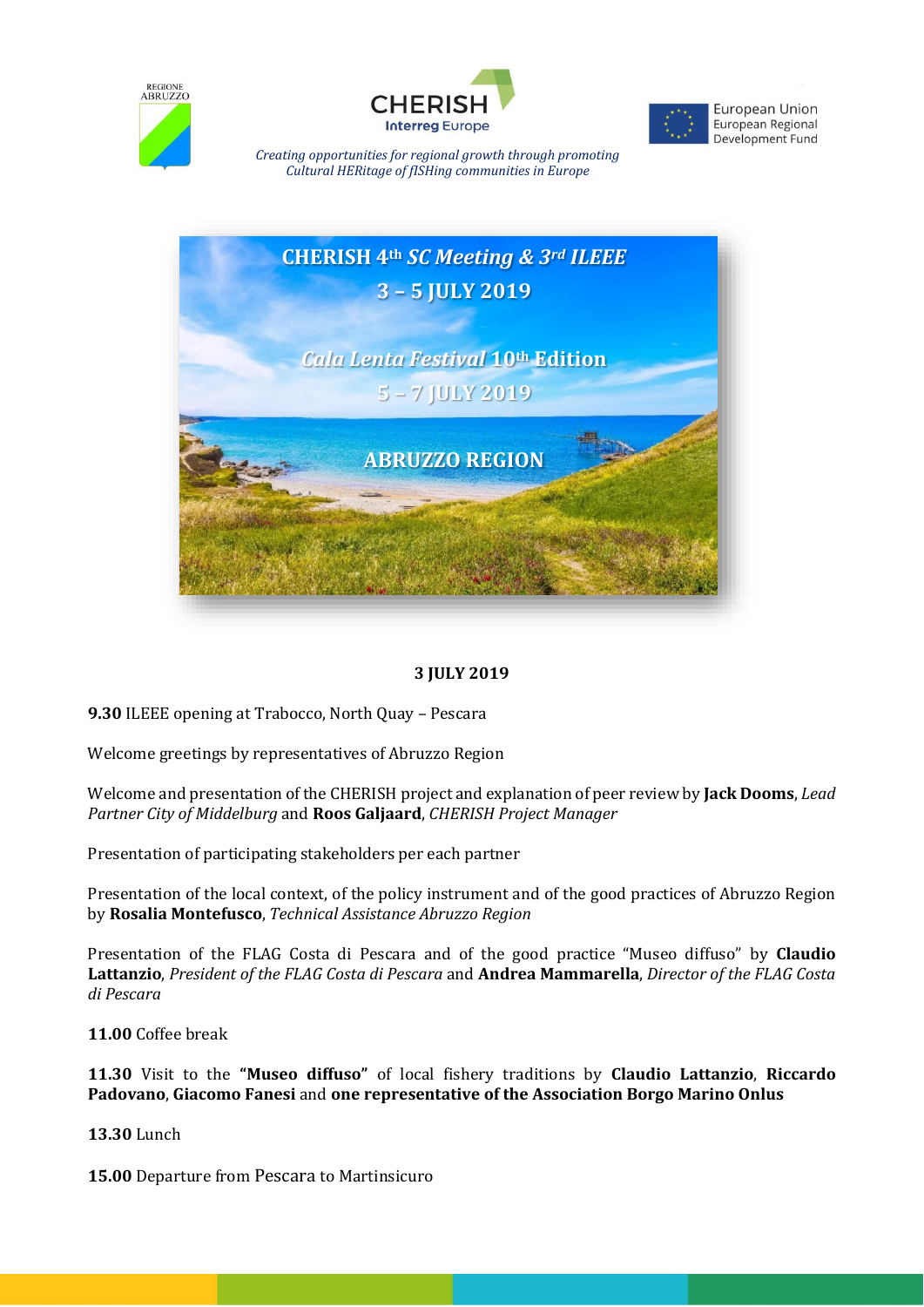





**European Union** European Regional Development Fund

*Creating opportunities for regional growth through promoting Cultural HERitage of fISHing communities in Europe*

**16.00** Welcome greetings by **Massimo Vagnoni***, Mayor of Martinsicuro*

**16.15** Visit to the good practice "**Ecomuseum of the Sea and Fishery of Martinsicuro"** by **Franca Ferreri**, *President of the fishermen association Martin pescatore*

**17.15** Coffee break

**17.30** Transfer to Giulianova

**18.00** Presentation of the FLAG Costa Blu by **Nino Bertoni**, *President of the FLAG Costa Blu* and **Barbara Zambuchini**, *Communication Manager of the FLAG Cost Blu* and site visit to **"Caliscendi"** by **Marco Verticelli**, *President of the Port of Giulianova*

**19.00** *Sea* s*treet food*: festival of clams and blue fish by **Giovanni Di Mattia** and **Walter Squeo**, *CO.GE.VO.* and **Vincenzino Crescenzi**, *OP Abruzzo Pesca*

**22.00** Return to Pescara

#### **4 JULY 2019**

**7.45** *Meeting point* at GHOTEL Pescara

**8.30 – 15.00** Port of Ortona: presentation of the good practice "**Fishing Tourism**" by **Franco Ricci**, *President of the FLAG Costa dei Trabocchi* and fishing tourism experience aboard local fishing vessels

**16.00** Visit to the **Trabocco Turchino** by **Mario Altobelli**, *"traboccante"*, **Nicole Palermo** and **Marina Pietrocola**, *volunteers' touristic guides of San Vito Chietino Municipality*

**17.00** Walk along the **Costa dei Trabocchi** with **Valerio Ursini**, *Responsible of the Project "Via Verde della Costa dei Trabocchi"*

**18.00** Parco dei Priori in Fossacesia Welcome greetings by **Enrico di Giuseppantonio***, Mayor of Fossacesia* Presentation of the FLAG Costa dei Trabocchi and of the good practice "Costa dei Trabocchi brand" by **Valerio Cavallucci** *Director of the FLAG Costa dei Trabocchi* Visit to San Giovanni in Venere Abbey

**19.00** Return to Pescara

**19.30** Photo exhibition, meeting with the fishermen association and Story Telling in the fishermen's park Villa de Riseis – Pescara by **Giacomo Fanesi** and **representatives of the FLAG Costa di Pescara**

**20.00** Dinner in Pescara at the fishermen's park Villa de Riseis – Pescara

**22.30** Attending the impressive return of fishing vessels from the fishing day along the North Quay (*optional*)